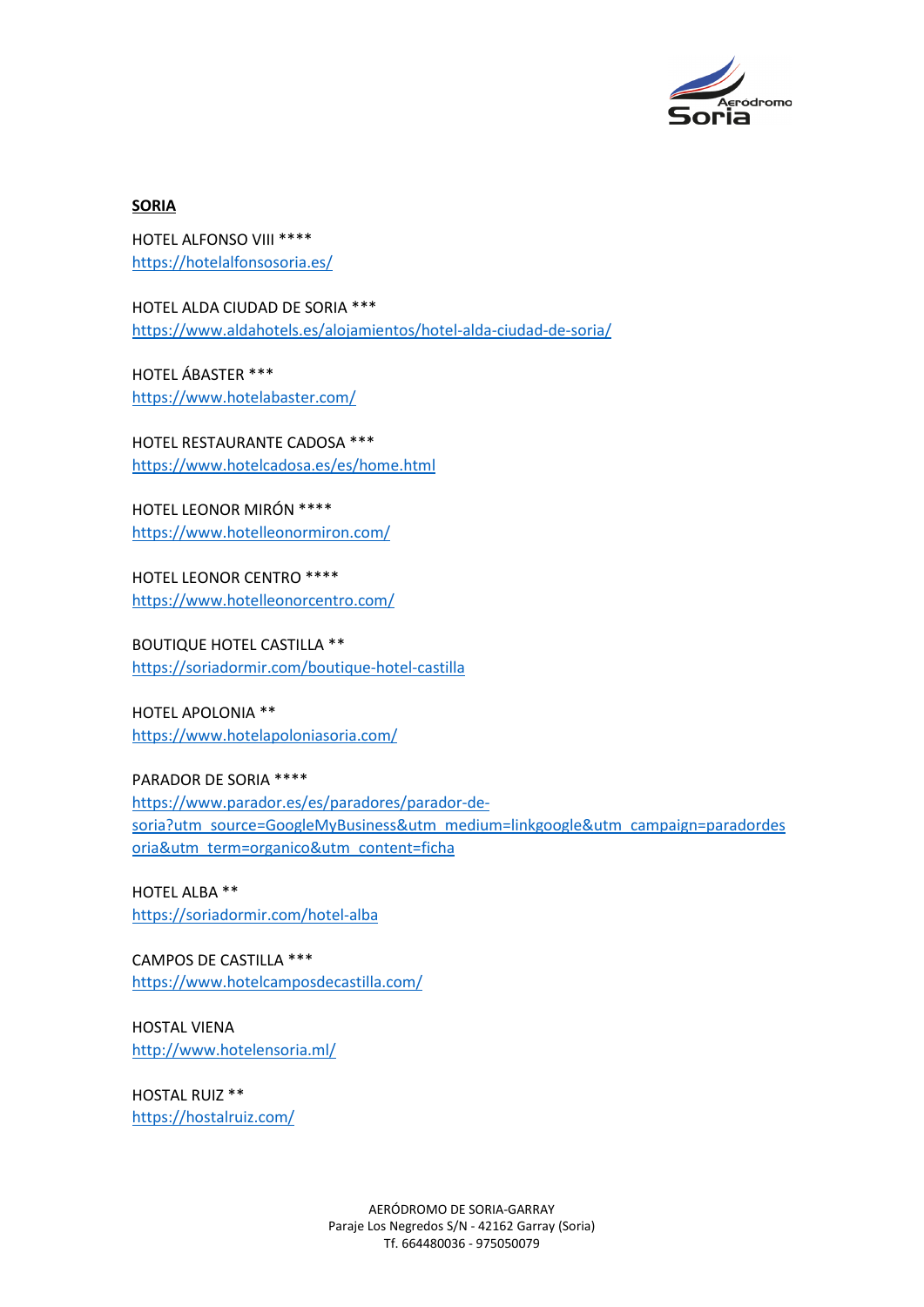

HOSTAL ALDA RÍO DUERO \*\*´ <https://www.aldahotels.es/alojamientos/hostal-alda-rio-duero/>

HOSTAL VENTA DE VALCORBA \*\* <https://hostal-venta-valcorba-soria.hotelmix.es/>

HOSTERÍA SOLAR DE TEJADA \*\* <https://hosteriasolardetejada.es/>

RINCÓN DE GALA \*\* <https://www.elrincondegala.com/>

HOSTEL SORIA \*\* <https://www.hostelsoria.com/es/index.html>

HOSTAL VITORINA \* <https://soriadormir.com/hostal-vitorina>

HOSTAL ALVI \*\* <https://www.hostalalvi.com/>

HOSTAL CENTRO \* <https://soriadormir.com/hostal-centro-soria>

DOURIS TEMPLE \*\* <https://douristemple.com/>

HOSTAL SANTA BÁRBARA <https://soriadormir.com/hostal-santa-barbara>

HOSTAL CABALLEROS <https://soriadormir.com/hostal-caballeros>

HOSTAL ALBA <https://soriadormir.com/hotel-alba>

## **GARRAY**

LA POSADA DE NUMANCIA \*\* <https://la-posada-de-numancia-garray.hotelmix.es/>

HOSTAL GOYO GARRAY <https://hostalgoyogarray.com/>

> AERÓDROMO DE SORIA-GARRAY Paraje Los Negredos S/N - 42162 Garray (Soria) Tf. 664480036 - 975050079